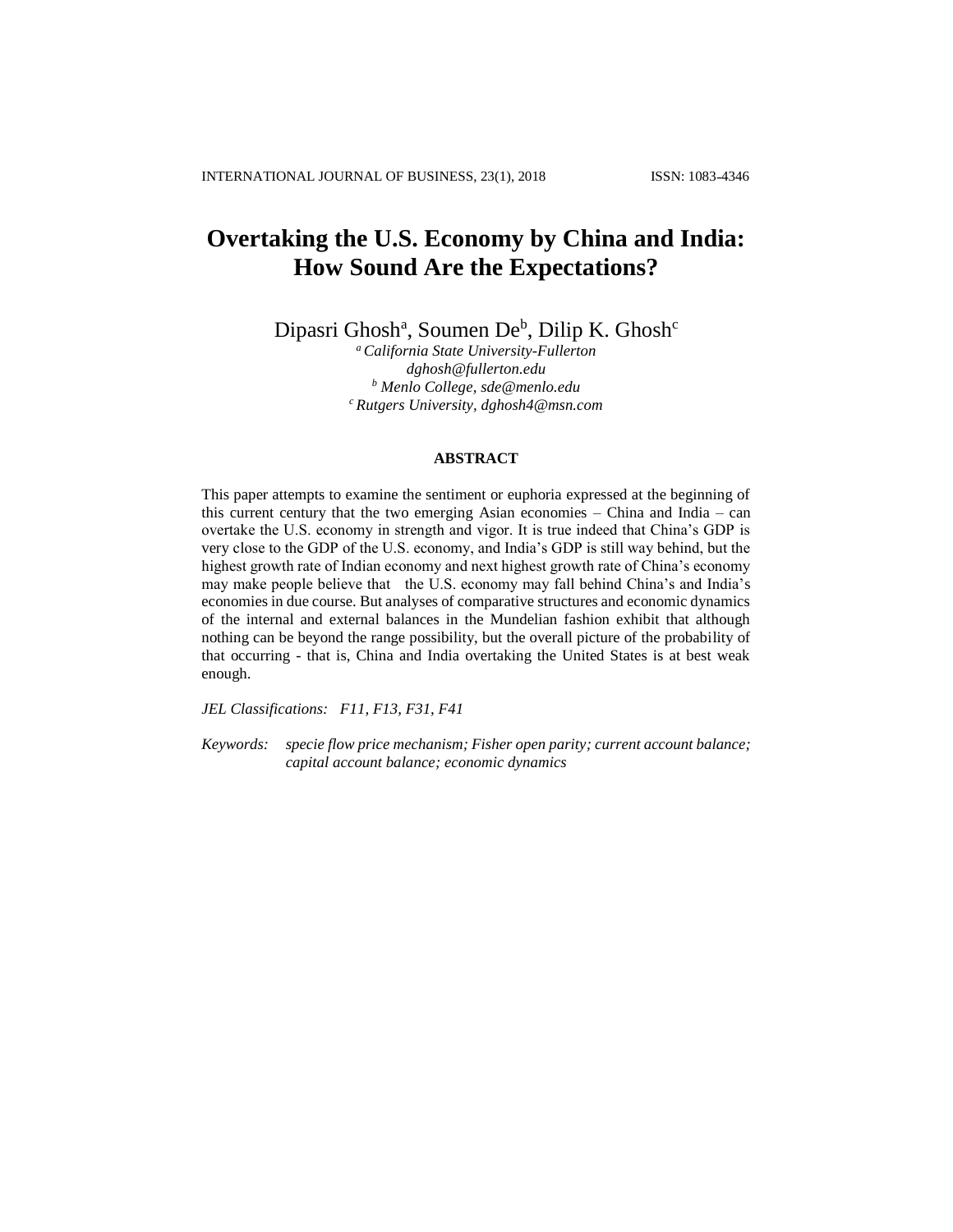#### **I. INTRODUCTION**

At the turn of this century euphoria ran deep and high that Asia's two most populous countries – People's Republic of China (PRC) and India – would overtake the long-held stronghold of the world, which is the U.S. economy, and economic balance of power would swivel. It was then and it is now the hope of the eastern countries, but the question remains after 15 years into this new century if the hope and the euphoria are sound and valid. Hope and expectation are not necessarily equivalent. In view of that distinction and clarity, it is imperative that we attempt to assess the potentials of the growth of these three countries and the trajectories of the growth rates. In this context, the overall pictures of the gross domestic products (GDP), money supply, trade balance (or current account balance), net capital inflows (capital account balance), exchange rate movements, and so on are posited for analytical scrutiny. We then establish the linkage and causation of these factors in our analysis of the occurrences in these countries under examination.

Note the vital economic statistics of the United States, China and India at the outset of this century and the latest data on these items, which are presented later in this work. It may give a good sense that these Asian economies had a good potential for big take off in Rostovian sense. Now the question is: where are these Asian economies *vis-à-vis* the U.S. economy now. It must be noted, however, that almost depression-like deep recession in 2007-2008 has affected every economy of the world, although effects are quite unequal and disproportionate.

## **II. ECONOMIC SCENARIOS**

#### **A. The Economy of the People's Republic of China**

The economy of [China](https://en.wikipedia.org/wiki/China) (People's Republic of China) is the [world's second largest](https://en.wikipedia.org/wiki/List_of_countries_by_GDP_%28nominal%29)  [economy by nominal GDP,](https://en.wikipedia.org/wiki/List_of_countries_by_GDP_%28nominal%29) and the [world's largest economy by purchasing power parity](https://en.wikipedia.org/wiki/List_of_countries_by_GDP_%28PPP%29) according to the IMF. Until 2015 China was the world's [fastest-growing major economy,](https://en.wikipedia.org/wiki/List_of_countries_by_real_GDP_growth_rate_%28latest_year%29) with [growth rates averaging 10%](https://en.wikipedia.org/wiki/Historical_GDP_of_the_People%27s_Republic_of_China) over 30 years. Due to historical and political facts of China's developing economy, China's public sector accounts for a bigger share of the national economy than the burgeoning private sector.

China is a global hub for manufacturing, and is the largest manufacturing economy in the world as well as the largest [exporter](https://en.wikipedia.org/wiki/Export) of goods in the world. It is also the world's fastest growing [consumer market](https://en.wikipedia.org/wiki/Consumer_market) and second largest [importer](https://en.wikipedia.org/wiki/Import) of goods in the world, has been a net importer of services products. For more details, one should examine (Shenkar, undated).

Being the largest trading nation in the world, it plays a vital role in international trade, and has increasingly engaged in trade organizations and treaties in recent years. This country became a member of the [World Trade Organization](https://en.wikipedia.org/wiki/World_Trade_Organization) in 2001. It also has free trade agreements with several nations, includin[g China–Australia Free Trade Agreement,](https://en.wikipedia.org/wiki/China%E2%80%93Australia_Free_Trade_Agreement) [China–South Korea Free Trade Agreement,](https://en.wikipedia.org/wiki/China%E2%80%93South_Korea_Free_Trade_Agreement) [ASEAN–China Free Trade Area,](https://en.wikipedia.org/wiki/ASEAN%E2%80%93China_Free_Trade_Area) [Switzerland](https://en.wikipedia.org/wiki/Switzerland) and [Pakistan.](https://en.wikipedia.org/wiki/Pakistan) On a [per capita income](https://en.wikipedia.org/wiki/Per_capita_income) basis, however, it ranked [77th by](https://en.wikipedia.org/wiki/List_of_countries_by_GDP_%28nominal%29_per_capita)  [nominal GDP](https://en.wikipedia.org/wiki/List_of_countries_by_GDP_%28nominal%29_per_capita) and [89th by GDP \(PPP\)](https://en.wikipedia.org/wiki/List_of_countries_by_GDP_%28PPP%29_per_capita) in 2014, according to the [International Monetary](https://en.wikipedia.org/wiki/International_Monetary_Fund)  [Fund](https://en.wikipedia.org/wiki/International_Monetary_Fund) (IMF). Here are some relevant statistics in Table 1.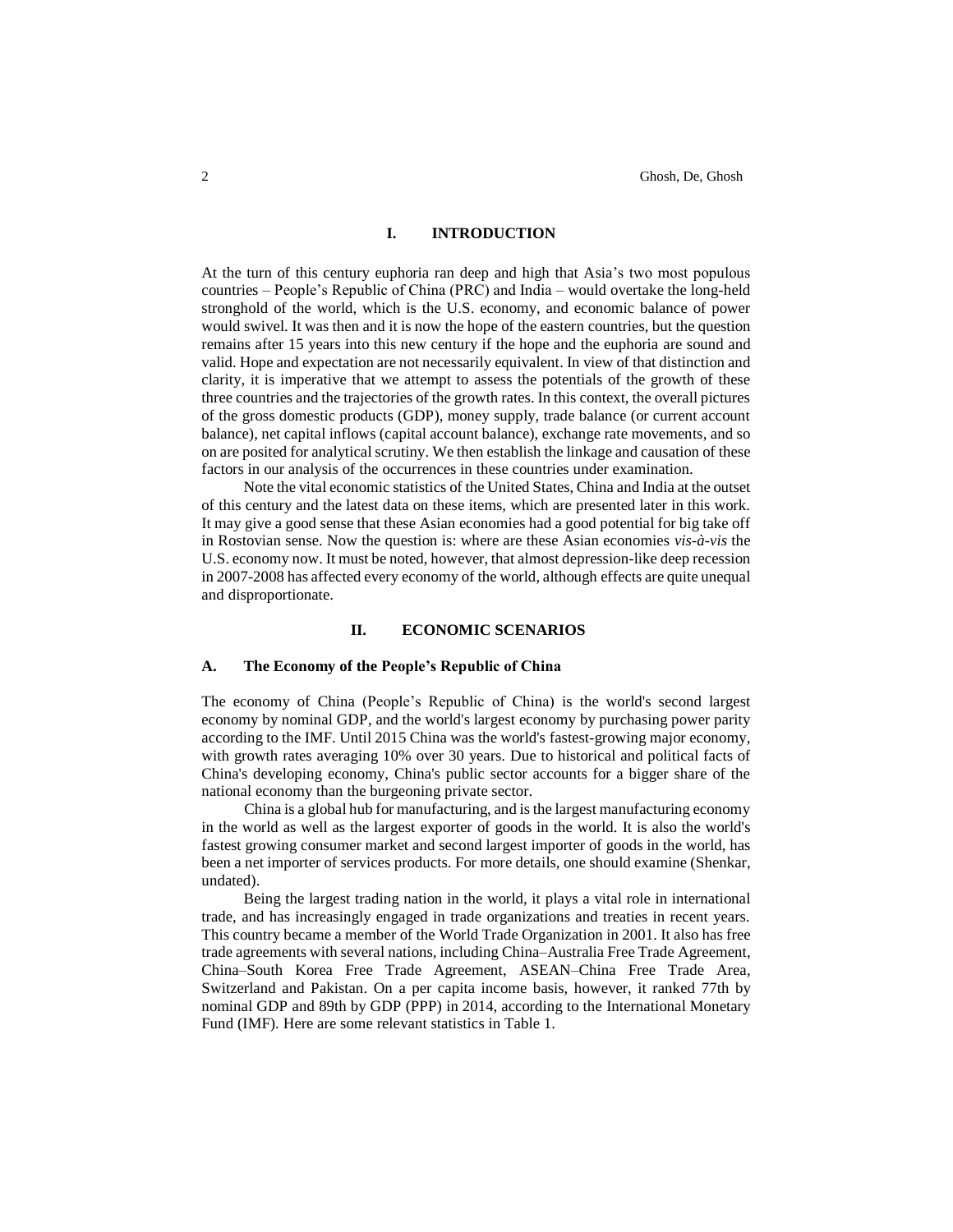| Nominal GDP            | \$13.88 trillion (2016, estimate), \$1, 35 trillion (2014) |
|------------------------|------------------------------------------------------------|
| PPP GDP                | \$20.98 trillion (2016, estimate), \$18.09 trillion (2014) |
| GDP growth rate        | 6.9 percent                                                |
| Inflation (CPI)        | 1.4 percent                                                |
| Exchange rate          | 6.52 CNY                                                   |
| (in terms of USD)      |                                                            |
| <b>Exports</b>         | \$2.28 trillion $(2015)$                                   |
| Imports                | \$1.68 trillion $(2015)$                                   |
| Foreign reserves       | \$3.3 trillion (1st; March 2015)                           |
| Shanghai Stok Exchange |                                                            |
| Capitalization         | \$2.574 trillion                                           |

| Table 1                                                |
|--------------------------------------------------------|
| Economic statistics for the People's Republic of China |

### **B. The Economy of India**

The economy of [India](https://en.wikipedia.org/wiki/India) is th[e 9th largest](https://en.wikipedia.org/wiki/List_of_countries_by_GDP_%28nominal%29) in the world b[y nominal GDP](https://en.wikipedia.org/wiki/Gross_domestic_product) and th[e third-largest](https://en.wikipedia.org/wiki/List_of_countries_by_GDP_%28PPP%29) by (PPP). The country is classified as a [newly industrialized country,](https://en.wikipedia.org/wiki/Newly_industrialised_country) one of the [G-20](https://en.wikipedia.org/wiki/G-20_major_economies)  [major economies,](https://en.wikipedia.org/wiki/G-20_major_economies) a member of [BRICS.](https://en.wikipedia.org/wiki/BRICS) India's economy became the world's fastest growing [major economy](https://en.wikipedia.org/wiki/G20_major_economies) from the last quarter of 2014, replacing the [People's Republic](https://en.wikipedia.org/wiki/People%27s_Republic_of_China)  [of China.](https://en.wikipedia.org/wiki/People%27s_Republic_of_China)

The long-term growth prospective of the Indian economy is positive due to its young population, corresponding low dependency ratio, healthy savings and investment rates, and increasing integration into the global economy. It has the potential to become the world'[s 3rd-largest economy](https://en.wikipedia.org/wiki/List_of_countries_by_GDP_%28nominal%29) by the next decade, and one of the [largest economies](https://en.wikipedia.org/wiki/List_of_countries_by_GDP_%28PPP%29) by mid-century. According to the IMF, the Indian economy is the "bright spot" in the global landscape. India has already been at the peak of th[e IBRD'](https://en.wikipedia.org/wiki/World_Bank)s growth outlook for 2015-16 for the first time with the economy having grown 7.6% in 2015-16 and expected to grow 7.7-8.0% in 2016-17.

| Nominal GDP                                                    | \$2.051 trillion $(2014)$                                 |  |
|----------------------------------------------------------------|-----------------------------------------------------------|--|
| PPP GDP                                                        | \$7.411 trillion ((2014)                                  |  |
| GDP growth rate                                                | 7.4 percent                                               |  |
| Inflation (CPI)                                                | 5.9 percent (January, 2016), 6.32 percent (December 2015) |  |
| Exchange rate                                                  | 67.23 INR                                                 |  |
| (in terms of USD)                                              |                                                           |  |
| Exports                                                        | \$310.3billion (2015 $\frac{[11]}{[11]}$                  |  |
| Imports                                                        | \$447.9 billion (2015 <sup>[11]</sup> )                   |  |
| Foreign exchange reserves \$353.46 billion (end of July, 2015) |                                                           |  |
| <b>Bombay Stok Exchange</b>                                    |                                                           |  |
| Capitalization                                                 | \$1.71 trillion                                           |  |

| Table 2                       |  |  |  |
|-------------------------------|--|--|--|
| Economic statistics for India |  |  |  |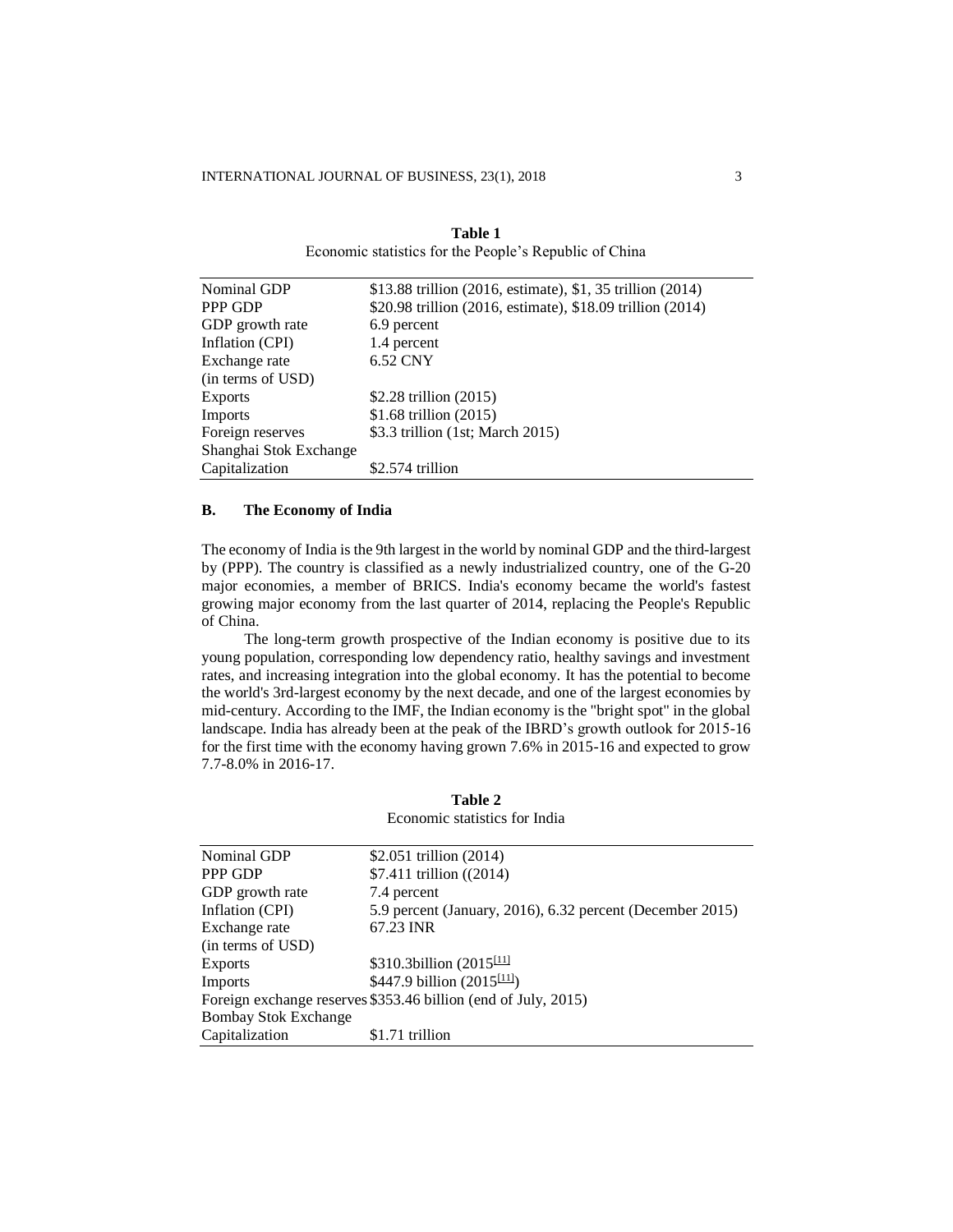The economy of India has the one of fastest growing [service sectors](https://en.wikipedia.org/wiki/Service_Sector) in the world with annual growth rate of above 9% since 2001, which contributed to 57% of GDP in 2012-13. It has capitalized its economy based on its large educated English-speaking population to become a major exporter of [IT](https://en.wikipedia.org/wiki/Information_Technology) services, [BPO](https://en.wikipedia.org/wiki/Business_Process_Outsourcing) services, and [software](https://en.wikipedia.org/wiki/Software) services with \$167.0 billion worth of service exports in 2013-14. The country has \$600 billion worth of [retail market](https://en.wikipedia.org/wiki/Retailing_in_India) in 2015 and one of world's fastest growing E-Commerce markets. Here are a few statistics on this country in Table 2.

## **C. The Economy of the United States**

Th[e United States](https://en.wikipedia.org/wiki/United_States) is the world's largest national economy in nominal terms, representing 22% of [nominal global GDP](https://en.wikipedia.org/wiki/List_of_countries_by_GDP_%28nominal%29) and 17% of [global GDP \(PPP\).](https://en.wikipedia.org/wiki/List_of_countries_by_GDP_%28PPP%29) The gross domestic product (GDP) of the US was estimated to be \$17.914 trillion as of Q2 2015.The [U.S. dollar](https://en.wikipedia.org/wiki/U.S._dollar) is the [currency](https://en.wikipedia.org/wiki/Currency) most nations use in their [international transactions](https://en.wikipedia.org/wiki/International_trade) and is the world's foremost [reserve currency.](https://en.wikipedia.org/wiki/Reserve_currency) Several countries [use it as their official currency,](https://en.wikipedia.org/wiki/International_use_of_the_US_dollar) and in many others it is the *de facto* [currency.](https://en.wikipedia.org/wiki/De_facto_currency)

It has the world's ninth-highest [per capita GDP \(nominal\)](https://en.wikipedia.org/wiki/List_of_countries_by_GDP_%28nominal%29_per_capita) and tenth-highest [per](https://en.wikipedia.org/wiki/List_of_countries_by_GDP_per_capita_%28PPP%29)  [capita GDP \(PPP\)](https://en.wikipedia.org/wiki/List_of_countries_by_GDP_per_capita_%28PPP%29) as of 2013. Americans have the highest average [household](https://en.wikipedia.org/wiki/Household_income) and [employee](https://en.wikipedia.org/wiki/List_of_countries_by_average_wage) income among OECD nations.

The U.S. is the world's [largest producer of oil](https://en.wikipedia.org/wiki/List_of_countries_by_oil_production) and [natural gas.](https://en.wikipedia.org/wiki/List_of_countries_by_natural_gas_production) It is one of the largest trading nations in the world as well as [the world's second largest manufacturer,](https://en.wikipedia.org/wiki/Manufacturing_in_the_United_States) representing a fifth of the global manufacturing output. The US not only has the largest internal market for goods, but also dominates the trade in services. US total trade amounted to \$4.93trillion in 2012. Of the world's 500 largest companies, 128 are headquartered in this country. The United States has one of the world's largest and most influential [financial markets.](https://en.wikipedia.org/wiki/Financial_market) Th[e New York Stock Exchange](https://en.wikipedia.org/wiki/New_York_Stock_Exchange) is by far the world's largest stock exchange by [market capitalization.](https://en.wikipedia.org/wiki/Market_capitalization) [Foreign investments](https://en.wikipedia.org/wiki/Foreign_Direct_Investment) made in the US total almost \$2.4 trillion, while American [investments in foreign countries](https://en.wikipedia.org/wiki/Foreign_Direct_Investment) total over \$3.3 trillion[. Consumer spending](https://en.wikipedia.org/wiki/Consumer_spending) comprises 71% of the US economy in 2013. The United States has the largest [consumer market](https://en.wikipedia.org/wiki/List_of_largest_consumer_markets) in the world, with [a household final consumption](https://en.wikipedia.org/wiki/Household_final_consumption_expenditure)  [expenditure](https://en.wikipedia.org/wiki/Household_final_consumption_expenditure) five times larger than [Japan's](https://en.wikipedia.org/wiki/Japan). The labor market has attracted [immigrants](https://en.wikipedia.org/wiki/Immigration_to_the_United_States)  [from all over the world](https://en.wikipedia.org/wiki/Immigration_to_the_United_States) and its [net migration rate](https://en.wikipedia.org/wiki/List_of_countries_by_net_migration_rate) is among the highest in the world. The U.S. is one of the top-performing economies in studies such as the *[Ease of Doing](https://en.wikipedia.org/wiki/Ease_of_Doing_Business_Index)  [Business Index,](https://en.wikipedia.org/wiki/Ease_of_Doing_Business_Index) the [Global Competitiveness Report](https://en.wikipedia.org/wiki/Global_Competitiveness_Report)*, and others.

The US economy went through an economic downturn following the [financial](https://en.wikipedia.org/wiki/Financial_crisis_of_2007%E2%80%9308)  [crisis of 2007–08,](https://en.wikipedia.org/wiki/Financial_crisis_of_2007%E2%80%9308) with output as late as 2013 still below potential according to the [Congressional Budget Office.](https://en.wikipedia.org/wiki/Congressional_Budget_Office) The economy, however, began to recover in the second half of 2009, and as of November 2015, [unemployment](https://en.wikipedia.org/wiki/Unemployment) had declined from a high of 10% to below 5%.

In December 2014, [public debt](https://en.wikipedia.org/wiki/United_States_public_debt) was slightly more than 100% of GDP. However, domestic financial [assets](https://en.wikipedia.org/wiki/Asset) totaled \$131 trillion and domestic financial [liabilities](https://en.wikipedia.org/wiki/Liability_%28accounting%29) totaled \$106 trillion. Here are the vital statistics of the U.S economy in Table 3.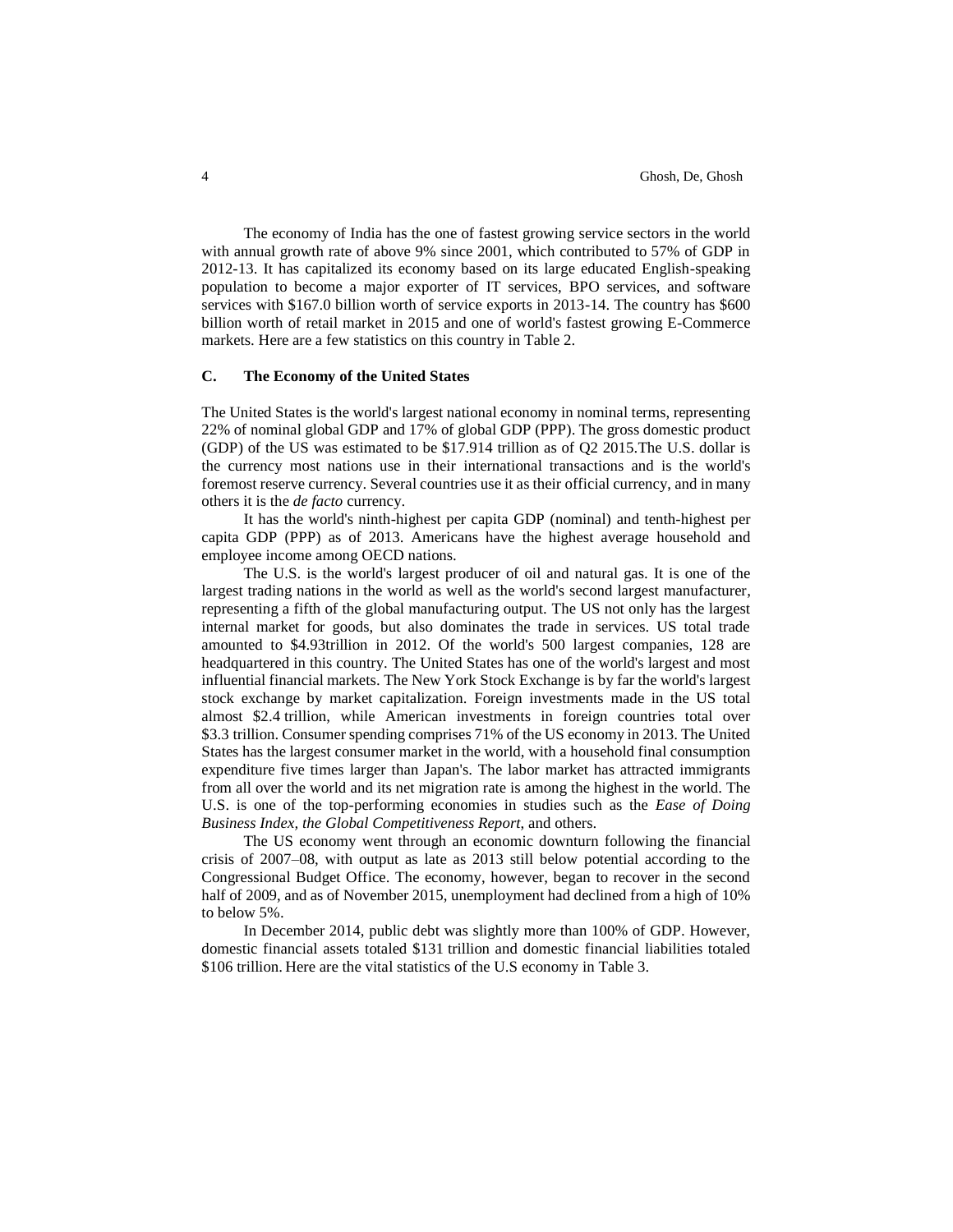| Nominal GDP                | \$17.348 trillion (2014)                                   |
|----------------------------|------------------------------------------------------------|
| PPP GDP                    | \$17.348 trillion ((2014)                                  |
| GDP growth rate            | 4.6 percent (July, 2014), 3.9 percent (July 2015)          |
| Inflation (CPI)            | 5.9 percent (January, 2016), 6.32 percent (December 2015), |
| .0 percent (January, 2016) |                                                            |
| Exchange rate              |                                                            |
| (in terms of USD)          |                                                            |
| Exports                    | \$1.5 trillion $(2015^{[11]})$                             |
| Imports                    | \$2.2 trillion $(2015^{[11]})$                             |
| Foreign exchange reserves  | \$434,416,453,480 million (2015)                           |
| New York Stock Exchange    |                                                            |
| Capitalization             | \$16.613 trillion $(2011)$                                 |

| Table 3                                   |  |  |  |
|-------------------------------------------|--|--|--|
| Economic statistics for the United States |  |  |  |

#### **III. A COMPARATIVE ASSESSMENT**

The euphoria has or had its basis for sure. China has topped the US economy in terms of GDP in purchasing power parity measure, and India is next to the United States (see Arize *et al.* (2016). From the beginning of the last decade of the past century, both China and India began to get unhinged and made moves to liberalize their economies from the shackles of old and orthodox principles of regulations. Inflation is low (1.4 percent), and unemployment is low too (4.05 percent). A close look at financial data, even though they are not available at the same time for all three countries, however, reveals a few facts for further insights. Average income for Chinese people is \$8,500, yearly (2015), GDP per capita are \$10,059 (nominal; [75th;](https://en.wikipedia.org/wiki/List_of_countries_by_GDP_%28nominal%29_per_capita) 2015) \$14,190 (PPP; [89th;](https://en.wikipedia.org/wiki/List_of_countries_by_GDP_%28PPP%29_per_capita) 2015), which signify huge headwinds for China to come to the rank of the topmost country in the world. There has been a chorus of criticism that China has been a currency manipulator all along, and now the RMB devaluation and further float of it heightens more concerns on the competitive advantage in trade transactions. Despite yuan devaluation and on-going depreciations, China's trade balance, even though still is in surplus, is deteriorating on a steady basis.

India has become the major exporter of [IT](https://en.wikipedia.org/wiki/Information_Technology) services, business process outsourcing services, and [software](https://en.wikipedia.org/wiki/Software) services with \$167.0 billion worth of service exports in 2013-14. It is also the fastest-growing part of the economy. The IT industry continues to be the largest private sector employer in India. It is also the fourth largest start-up hub in the world with over 3,100 technology start-ups in 2014-15. The [Agricultural sector](https://en.wikipedia.org/wiki/Agricultural_sector) is the largest employer in India's economy, but contributes to a declining share of its GDP (17% in 2013-14). The economy [ranks second](https://en.wikipedia.org/wiki/List_of_largest_producing_countries_of_agricultural_commodities) worldwide in farm output. The [Industrial sector](https://en.wikipedia.org/wiki/Industry) has held a constant share of its economic contribution (26% of GDP in 2013-14). The Indian auto mobile industry is one of the largest in the world with an annual production of 21.48 million vehicles (mostly two and three wheelers) in fiscal year 2013-14. It has \$600 billion worth of [retail market](https://en.wikipedia.org/wiki/Retailing_in_India) in 2015 and one of world's fastest growing E-Commerce markets. All are good, and yet the economy's regular negative balance of trade had a drag on the economy. The external value of Rupee has been on steady decline for a long time with no benefit to the external balance. Internal balance is messy, too. In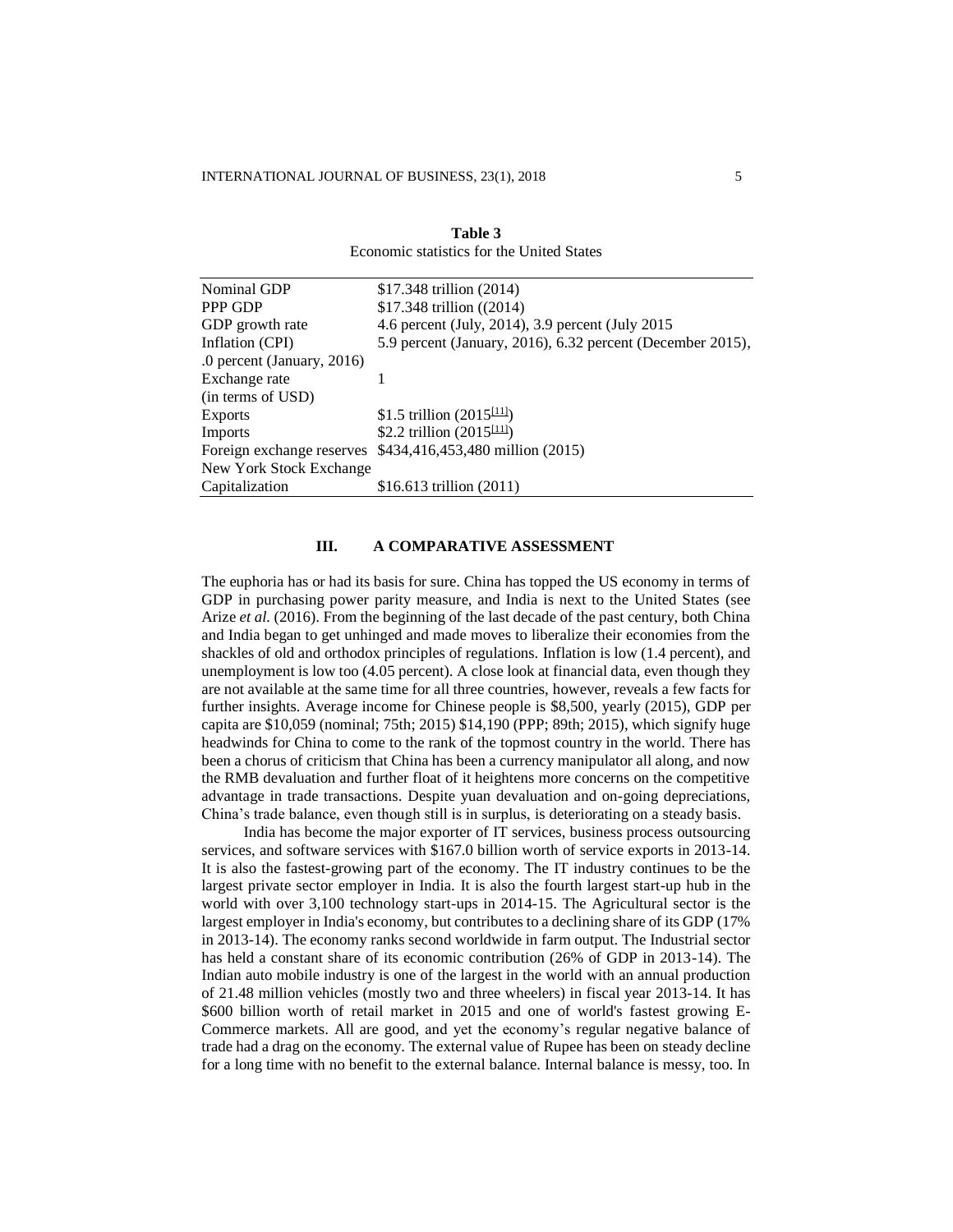January of 2016, the domestic inflation rate is 5.90 percent, and a month before that it was 6.32percent. International Labor Organization (ILO) has indicated in its recent report that the unemployment scenario in India over the last two years has been showing a rising trend. It is expected to be 3.8 percent. It is not large unemployment rate, but when both external balance and internal balance do not intersect, the disequilibrium sets in. The corrective policy menu should be injected to restore equilibrium on both fronts.

The evolution of Chinese economy and Indian economy is closely tied to the interconnectedness of these economies to the world economies in open-economy framework. That involves mostly the current account and capital account balances and the exchange rates scenarios. Exchange rate and capital flows are interlaced for a long time, and it is still being examined. Theories about and yet the explanation of the relationship in each specific situation are not clear-cut. So, it is inadequate for lessdeveloping and newly-developing countries where economic structures are not like western varieties to be compared properly. Here, we bring the existing literature with specific slant to our investigation in theoretical terms and then relating it to what is happening in the countries such as China and India. Different approaches are taken to explain this interrelationship, and then we attempt to do some empirical tests in this work.

## **IV. THEORETICAL ANALYTICS**

The economic structure of any economy is captured through two major balances – internal balance and external balance. The latter is imbedded in the balance of payment equation of an economy, and the internal balance is reflected through its national income accounting picture in most part. Literature abounds in the analysis of the subject in hand, and yet we need more to connect the dots when many economies are not like most western varieties because of structural, legal, and financial differences. China and India are not real clones of the U.S and UK, and the like in the western hemisphere. In view of recognizing that reality, differences exist in many facets, and yet some commonalities may admit of many approaches that western countries take as the paradigms to accept. People' Republic of China and India are not in fixed exchange regime *per se*, but a closer look exhibits a virtual peg to US dollar; fluctuations are within a very narrow band except periodically.

In our analytical frameworks, we bring out, as noted in the *Abstract* earlier, the two balances – external and internal – and put them together to see how exchange rate and capital flows interact in the context of an economy. However, it is imperative we do those balances one at a time. In the section II, we develop the entire structure, part by part.

#### **A. Analytical Look**

#### **1. Specie-flow price mechanism**

Under Gold Standard which typified virtual fixed exchange, balance of payments between any two countries could automatically correct any imbalance through the builtin adjustment process of gold inflow and gold outflow. Note that in Gold Standard, money supply was proportionally fixed with the physical quantity of gold a country had. If gold stock increased, money supply would increase *pari passu*, and *vice versa*. Now,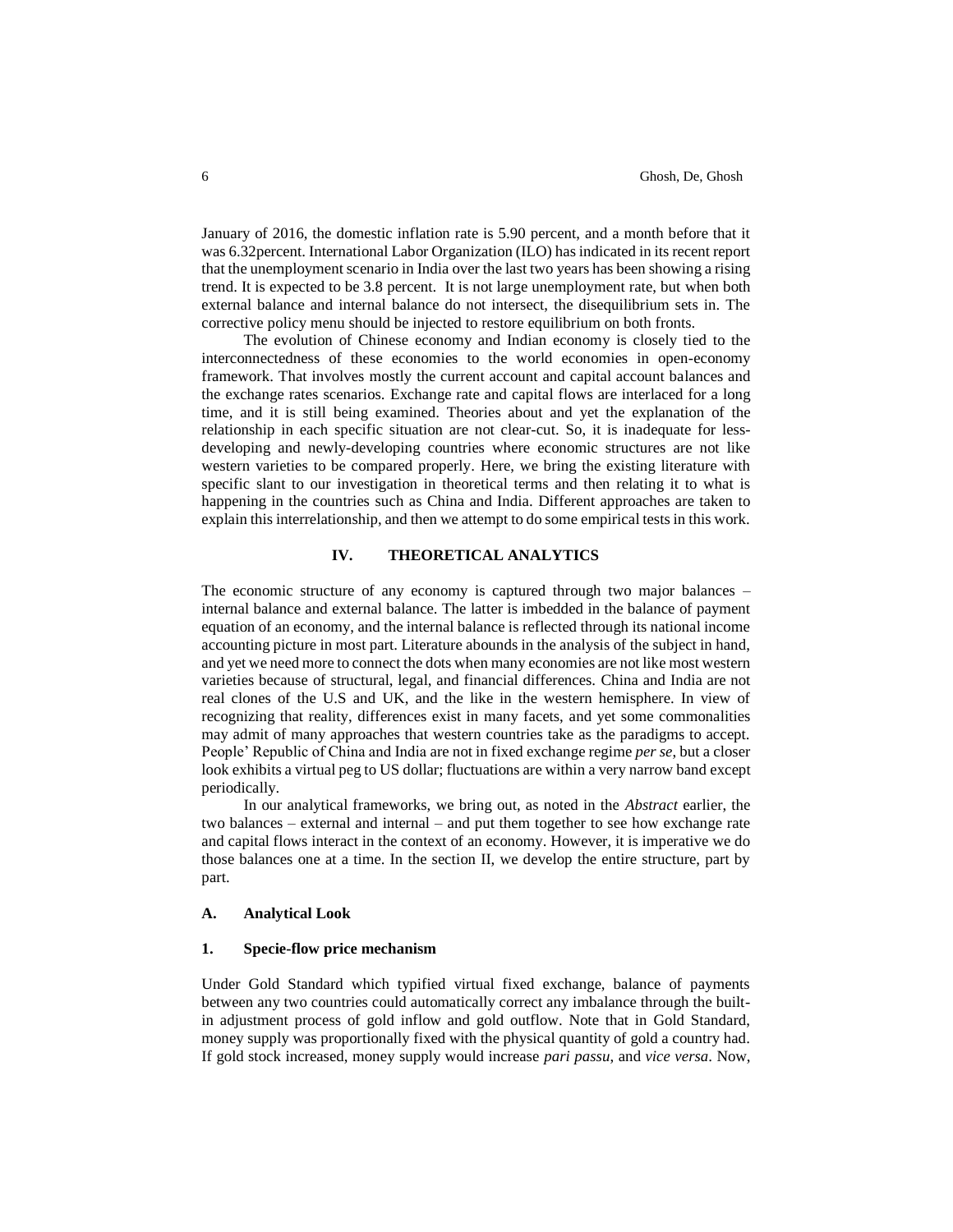consider country A *vis-à-vis* country B, and assume A is in balance of payments surplus and B is in balance of payments deficit in their mutual relationship at time t. Here we explain how balance of payments balance occurred. In the old Gold Standard framework the following sequence had to take place: Deficit country would lose gold and surplus country gained gold as payments were structured. Here is the sequence presented in Table 4.

**Table 4** Sequence

| A (surplus country)                                             | <b>B</b> (deficit country)       |  |
|-----------------------------------------------------------------|----------------------------------|--|
| 1. gold inflow (gain)                                           | 1. Gold outflow (loss)           |  |
| 2. increase in money supply                                     | 2. decrease in money supply      |  |
| 3. price hike (inflation)                                       | 3. price drop (deflation)        |  |
| 4. drop in interest rate                                        | 4. rise in interest rate         |  |
| 5. export drops and import rises                                | 5. export rises and import drops |  |
| 6. trade surplus shrinks                                        | 6. trade deficit shrinks         |  |
| 7. capital account shrinks                                      | 7. capital account shrinks       |  |
| 8. Process continues until the balance of payments is restored. |                                  |  |

This set of occurrences need a bit more exposition. Note that deficit country must pay surplus country by gold, and thus it loses gold and the surplus country gains gold, and as an immediate response to gold loss and gold gain, deficit country will decrease its money supply and the surplus country will increase its money supply. The consequence of decrease (increase) in money supply is the decrease (increase) in commodity price, and a drop (rise) in interest rate, and these two factors induce adjustments in current account and capital account balance until the equilibrium is reached. This exchange rate regime no longer exists because of a few deficiencies in its structure. It must be noted that Gold Standard had a narrow band of exchange fluctuations with export and import points of gold transfer, and in that sense it resembles Gulf Cooperation Council (GCC) comprised of Bahrain, Kuwait, Oman, Qatar, Saudi Arabia, and United Arab Emirates (UAE).

Specie-flow price mechanism became adequately deficient in economies not operating in conditions of less than full employment and money supply is not proportionally related to gold stock of any country. If those conditions are not met, the sequence of adjustments will not follow, and in some cases opposite events may occur. Why do we bring in Gold Standard adjustment mechanics in this analysis? Seemingly, there is no reason, and yet on a more in-depth review of the background scenarios, on can note that China and India are hoarding gold in enormous amounts. The United States of America from time to time attempts to go back to the Gold Standard during the beginning of the Reagan Administration, and now Donald Trump has been trumpeting for the return to Gold Standard. Gold Standard is dead, but the dead entity is walking in the minds of many policy makers.

The question then is: how to check the relationship between exchange rates movements and capital flows? In the following section, we look into the Irving Fisher's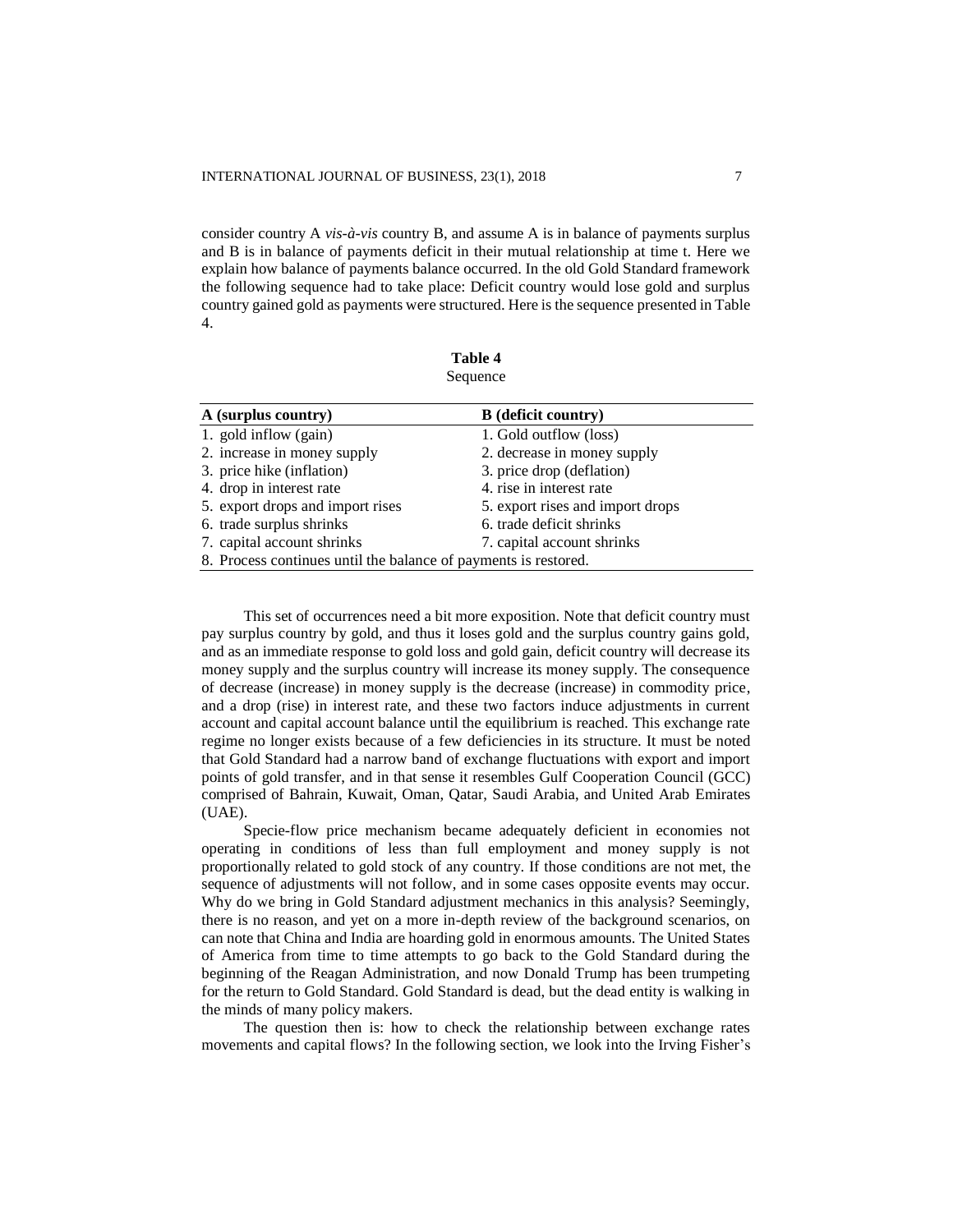view of an economy with purchasing power parity inserted into it, and then bring out the price level, exchange rates and money Supply.

#### **2. Irving Fisher and Fisher open parity**

In a profound way Irving Fisher brought out the quantity theory of money by the following relation (which got further attention and elucidation of Frenkel (1976), and Ghosh et al (2000).

$$
P.Q = M.V
$$
 (1)

where P stands for price level, O for quantity of goods produced (GDP), M is country's money supply, and V is the velocity of circulation of money - all for the home country. If we take the same relation for a foreign country, we have:

$$
P^* . Q^* = M^* . V^* \tag{2}
$$

Here,  $*$  denotes the foreign country variables. From (1) and (2), one can get the following:

$$
\frac{P}{P^*} = \frac{M.V}{M^*.V^*} \cdot \frac{Q^*}{Q}
$$
 (3)

By virtue of the absolute purchasing power parity, we know that exchange rate (e) is the ratio of two countries' prices. More precisely,

$$
e = \frac{P}{P^*} \equiv \frac{M.V}{M^*.V^*} \cdot \frac{Q^*}{Q}
$$
 (4)

From (4) one can obtain the following (by logarithmic differentiation:

$$
\frac{de}{e} = \left(\frac{dM}{M} - \frac{dM^*}{M^*}\right) + \left(\frac{dV}{V} - \frac{dV^*}{V^*}\right) + \left(\frac{dQ^*}{Q^*} - \frac{dQ}{Q}\right)
$$
(5)

It shows that exchange rate changes (percentage-wise) by three percentage-wise changes: relative change in money supply  $\left(\frac{dM}{M}\right)$  $\frac{dM}{M} - \frac{dM^*}{M^*}$  $\frac{M^M}{M^*}$ ) relative change in velocity of circulation  $\left(\frac{dV}{V}\right)$  $\frac{dV}{V} - \frac{dV^*}{V^*}$  $\frac{dV^*}{V^*}$ ), and the relative change in GDP $\left(\frac{dQ}{Q}\right)$  $\frac{dQ}{Q} - \frac{dQ^*}{Q^*}$  $\frac{dQ^*}{Q^*}$ ). Normally,  $\left(\frac{dV}{V}\right)$  $\frac{1}{V}$  – dV ∗  $\frac{dW^*}{W^*}$ ) is negligible, and  $\left(\frac{dM}{M}\right)$  $\frac{dM}{M} - \frac{dM^*}{M^*}$  $\frac{d^{d}M^{*}}{M^{*}}$ ) and  $\left(\frac{dQ}{Q}\right)$  $\frac{dQ}{Q} - \frac{dQ^*}{Q^*}$  $\frac{dQ^*}{Q^*}$  will set the stage for the value of  $\frac{de}{e}$ . If exchange rate movement is minimal (because of virtual peg), we must examine  $\left(\frac{dM}{M}\right)$  $\frac{dM}{M} - \frac{dM^*}{M^*}$  $\frac{d^{d}M^*}{M^*}$ ) and  $\left(\frac{dQ}{Q}\right)$  $\frac{dQ}{dQ} - \frac{dQ^*}{Q^*}$  $\frac{dQ}{Q^*}$ ) very carefully. If growth (or decrease) of money supply is *almost* matched by the decline (or growth in GDP) in the home country *relative* to the foreign country, exchange rate movement is *almost* nil. Do these countries (China and India) exhibit this phenomenon? Secondly, how is it related to capital flows? On this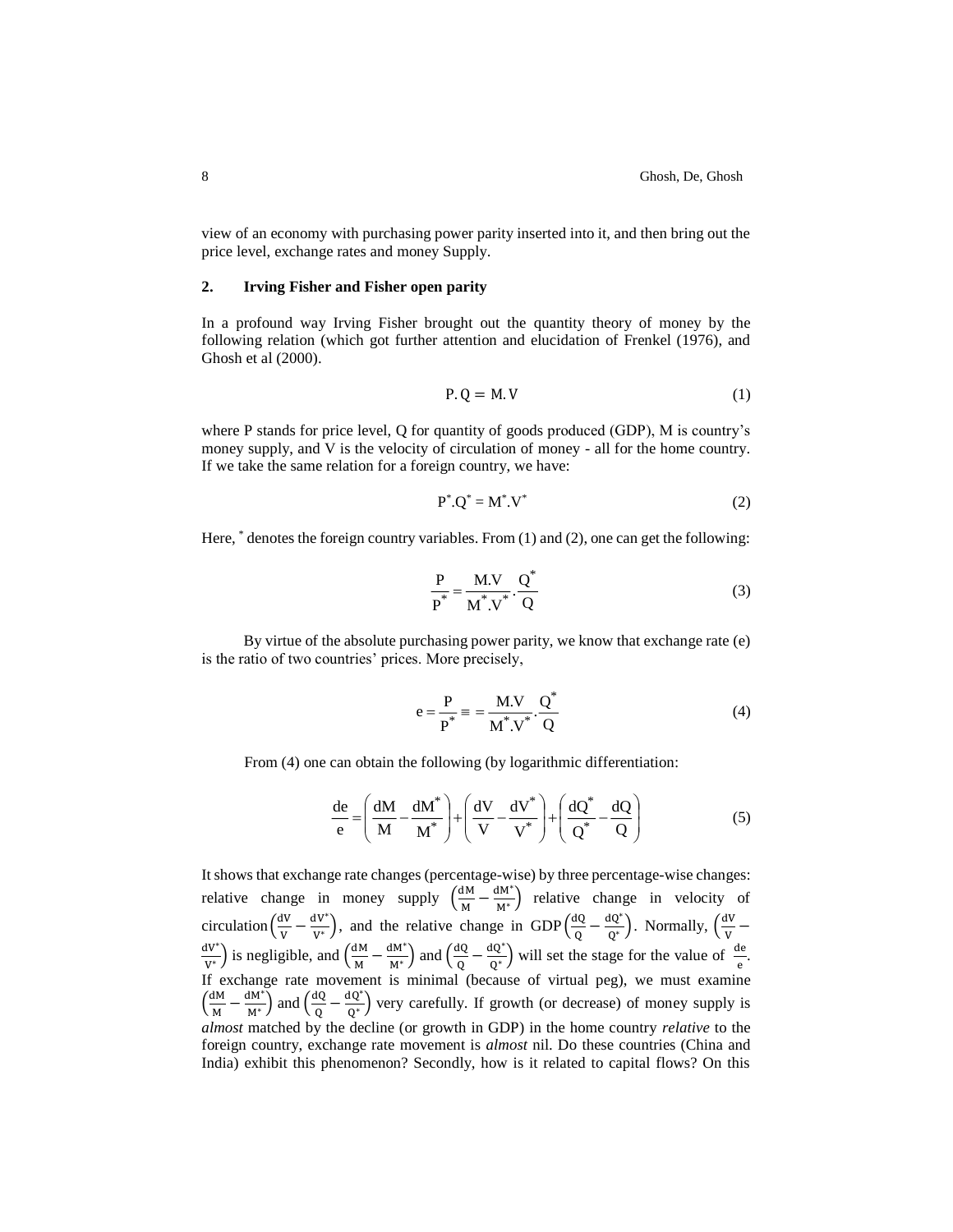issue, we must dig further into the standard balance of payments structure and bring it out to explore the relationship.

#### **3. Balance of payments**

Analysis of balance payments (Ghosh, 2017; Ghosh *et al*., 1987and 2000), and IMF studies (2012 cited here, and others) gives a connection to the economic conditions of a country. Balance of payments  $(\beta)$  of a country (say, home country) is defined by the following:

$$
\beta = X - M + NUT + K_{I} - K_{O} + NFR + E_{O}O
$$
 (6)

where  $X =$  export revenue in home currency;  $M =$  import expenditure in home currency; NUT = net unilateral transfers in and out of home currency;  $K_I$  = capital inflows into the home country in home currency;  $K<sub>O</sub> =$  capital outflows from the home country in home currency; NFR = net foreign reserves of the home country in home currency; and  $E<sub>o</sub>O$  = errors or omission in home currency. Note that NUT, NFR, and EoO are insignificant compared to the rest of the balance of payments constituents. So, ignoring NUT, NFR, and EoO,

$$
\beta = \beta_{\rm c} + \beta_{\rm K} \tag{6A}
$$

where

$$
\beta_c \equiv X - M \tag{6A.1}
$$

is the measure of trade balance (or current account balance), and the capital account balance is defined by

$$
\beta_{\rm K} \equiv \mathbf{K}_{\rm I} - \mathbf{K}_{\rm O} \tag{6A.2}
$$

Note that is a function of domestic price (P), exchange rate (e, measured as the price of a foreign currency in terms of home currency), and national income (Y), and indirectlyinterest rate ®. That is,

$$
\beta_{\rm c} = f(P, e, Y, r) \tag{6A.3}
$$

where  $\partial \beta_\mathsf{C}$  $\frac{\partial \beta_{\rm c}}{\partial P}$  < 0,  $\frac{\partial \beta_{\rm c}}{\partial e}$  $\frac{\partial \beta_c}{\partial e} > 0$ ,  $\frac{\partial \beta_c}{\partial Y}$  $\frac{\partial \beta_{\rm c}}{\partial Y}$  < 0,  $\frac{\partial \beta_{\rm c}}{\partial Y}$  $\frac{\partial \rho_c}{\partial r}$  < 0 As one can see that  $\beta_c$  is not *directly* impacted by domestic interest rate, *r*, or more appropriately by interest rate differential  $(r - r^*)$ where r is the domestic interest rate and  $r^*$  is the foreign interest rate. Yet, a more comprehensive understanding of macroeconomic dynamics a la Keynes should bring us to the reality that as investment (I) is inversely related to r, the Keynesian multiplier comes out with the following relationship:

$$
\Lambda Y = \left(\frac{1}{1 - mpc + mpi}\right), \Lambda I
$$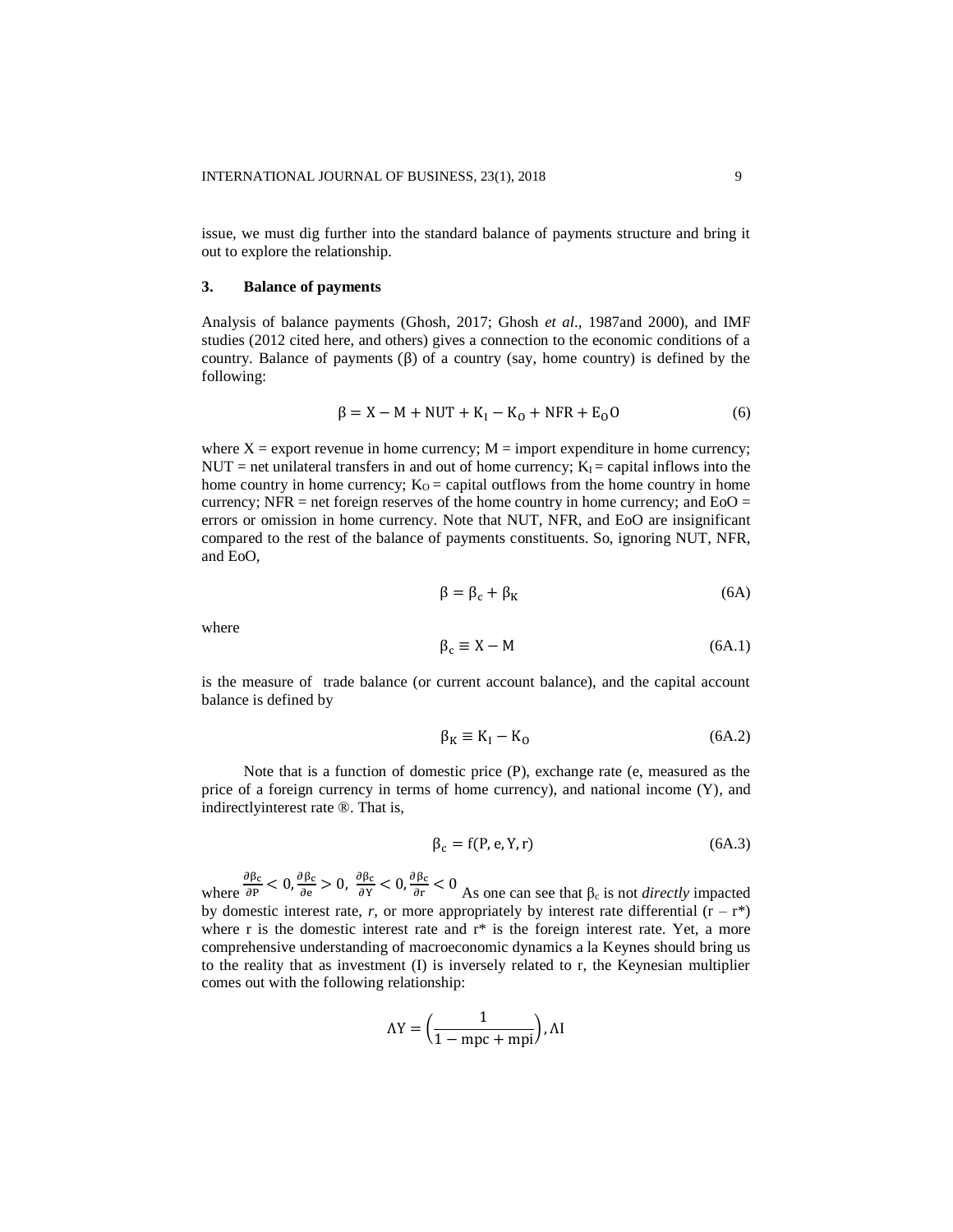and that signifies that if r drops and investment rises (as a result), national income rises consequently, and  $\Delta Y > \Delta I$  since multiplier  $\left(\frac{1}{1 - mpc + mpi}\right) > 1$ . Here mpc and mpi are marginal propensity to consume and marginal propensity to import, respectively (where  $0 < \text{mpc} < 1$ , and  $0 < \text{mpi} < 1$ ). So when r drops and drops, more and more investment is spurred, and that triggers more and more national income, which then induces higher and higher imports, export remaining unchanged. It means as r goes down and down, trade balance deteriorates, - from lower surplus (if any) to higher and higher deficits for given domestic price level (P), exchange rate e, and national income (Y).

From all these transpires is the graphic view of the trade or current account balance, exhibited by Figures 1A and 1B below. Horizontal axis represents trade balance (or current account balance  $\beta_c$  in both positive and negative magnitudes in relationship to r (in Figure 1A) and  $(r - r^*)$  (in Figure 1B).

Let us elaborate on the diagrammatic situations in Figure 1A and Figure 1B. Let r \* be equal to, say, 8 percent (given), which is not a control variable for the home country, and let us consider r at its different values:  $r = r_1 = 18\%$ ,  $r = r_2 = 10\%$ ,  $r = r_3 = 7\%$ ,  $r = r_4$  $= 5\%$ , and  $r = r_5 = 3\%$  for illustrative purpose here. At  $r = r_1 = 18\%$ , hardly any increase in investment expenditure and consequently there is hardly any increase in income (via investment multiplier) and any increase in import expenditure. At lower and lower interest rates, more income and more income and imports. The following scenario depicts the picture and explains Figure 1A and Figure 1B:

| $r = r_1 = 18\%$ , | $X = $200, M = $150, X - M \equiv \beta_c = $50;$ |
|--------------------|---------------------------------------------------|
| $r = r_2 = 10\%$ . | $X = $200, M = $180, X - M \equiv \beta_c = $20;$ |
| $r = r_3 = 7\%$ ,  | $X = $200, M = $200, X - M \equiv \beta_c = $0;$  |
| $r = r_4 = 5\%$ .  | $X = $200, M = $240, X - M (= \beta_c) = $40;$    |
| $r = r_5 = 3\%$ ,  | $X = $200, M = $300, X - M (= \beta_c) = $-100$   |

Note again that lower and lower interest rates boost more investment, and thereby increase income levels (by Keynesian multiplier) whereupon import expenditures get bigger and bigger (with no effect on export revenue), and current account balance starts deteriorating and pushing finally in deficit. AA curve depicts this picture.

Note that ZZ curve is negatively-sloped when positive current account balance (that is, *surplus* of the balance) is being measured on negative horizontal axis and negative current account balance (that is, *deficit* of the balance) is being measured on positive horizontal axis. This ZZ curve, as noted earlier, so-sloped and shaped if national income, domestic price level, and exchange rate are assumed constant. If, for instance, income rises and/or domestic price rises and/or exchange rate appreciates, ZZ curve moves bodily upward to the right, that is, ZZ curve becomes Z ′Z′, and vice versa.

Next, consider the capital account balance  $(\beta_K)$  It obviously moves in the same direction with the movement of r (or  $r - r^*$ ). The curve, NN, shows the relationship in Figure 1A and Figure1B. More formally,

$$
\beta_{\rm K} = F(r) \beta_{\rm K} = F(r - r^*)
$$

where  $\frac{\partial \beta_K}{\partial r} > 0$ ,  $\frac{\partial \beta_K}{\partial (r-r)}$  $\frac{\partial \rho_K}{\partial (r-r^*)} > 0.$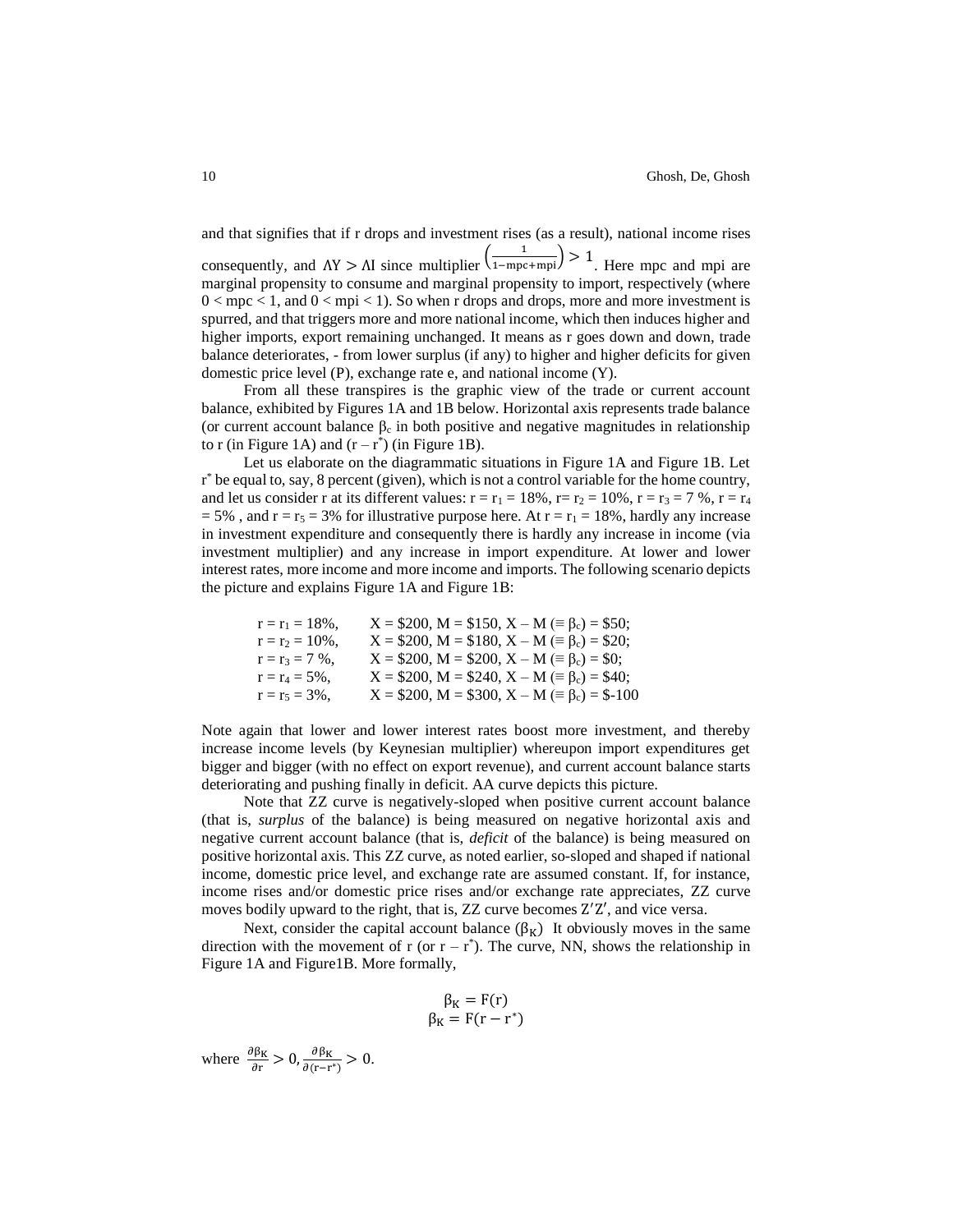

**Figure 1A**

BB curve portrays that as domestic interest goes up and up, net capital inflows will keep rising. At this point the equilibrium in the balance of payments – the so-called external balance must be posited. On that score, it must be noted that external balance for an economy occurs when

$$
\beta = 0 = \beta_C + \beta_K
$$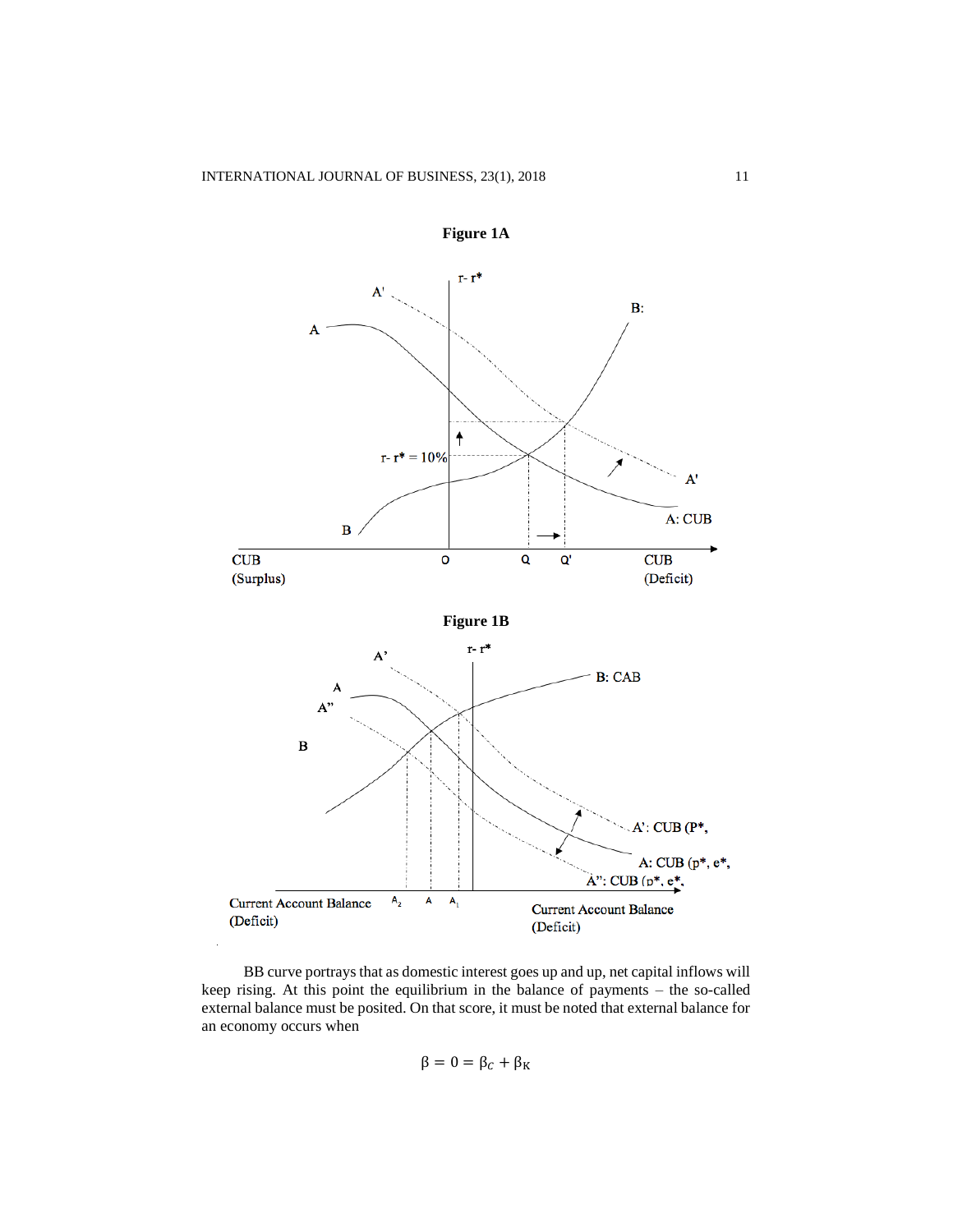That is, current account balance (CUB) and capital account balance (CAB) must be exactly equal in magnitude but opposite in sign in equilibrium. Look at Figure 1A and Figure 1B again. The intersection of original ZZ curve and NN curve defines the external balance where equilibrium is reached with negative current account balance, and (matching amount) of capital account surplus in Figure 1A and opposite scenario in Figure 1(b). Figure 1(a) depicts China's position and Figure 1B portrays the position of India and the United States.

## **4. Current account balance and capital account balance: an alternative approach to the relationship**

In balance of payments equilibrium, current account balance and capital account balances have already been shown as follows as follows (as shown by Meade (1951), Ghosh (1987, 2017)):

$$
BOP = CUB + CAB \text{ or } CAB = BOP - CUB.
$$

Here, one again, we establish the same relationship in a different way and for emphasizing different policy menu for correcting disequilibrium. Consider the following symbols for that purpose:

 $Y =$  Aggregate income of the home country;

- $E =$  Aggregate expenditure of the home country;
- $C =$  Aggregate consumption expenditure of the home country;
- $S =$  Aggregate savings of the home country;
- $I_d =$  Aggregate investment expenditure of the home country;
- $I = \text{Aggregate investment expenditure} = I_d + I_f;$
- $I_f$  = Investment expenditure (foreign);
- $G =$  Aggregate government expenditure of the home country;
- $T =$  Aggregate tax revenues of the home country;
- $D =$  Aggregate expenditure on domestic goods are services;
- $X = \text{Aggregate export revenues of the home country};$
- $M =$  Aggregate import expenditure of the home country.

On national income accounting in the Keynesian tradition one gets in a simple structure:

$$
Y = C + S \t(7.1) \nE = C + Id \t(7.2) \nY = D + X \t(8.2) \nE = D + M \t(8.2)
$$

Subtract (7.2) from (7.1), and the subtract (8.2) from (8.1) and obtain the following:

 $Y - E = S - I$  (9.1)  $Y - E = X - M$  (9.2)

| From $(9.1)$ and $(9.2)$ one then finds | $S-1_d=I_f = X-M$ | (9.3) |
|-----------------------------------------|-------------------|-------|
|-----------------------------------------|-------------------|-------|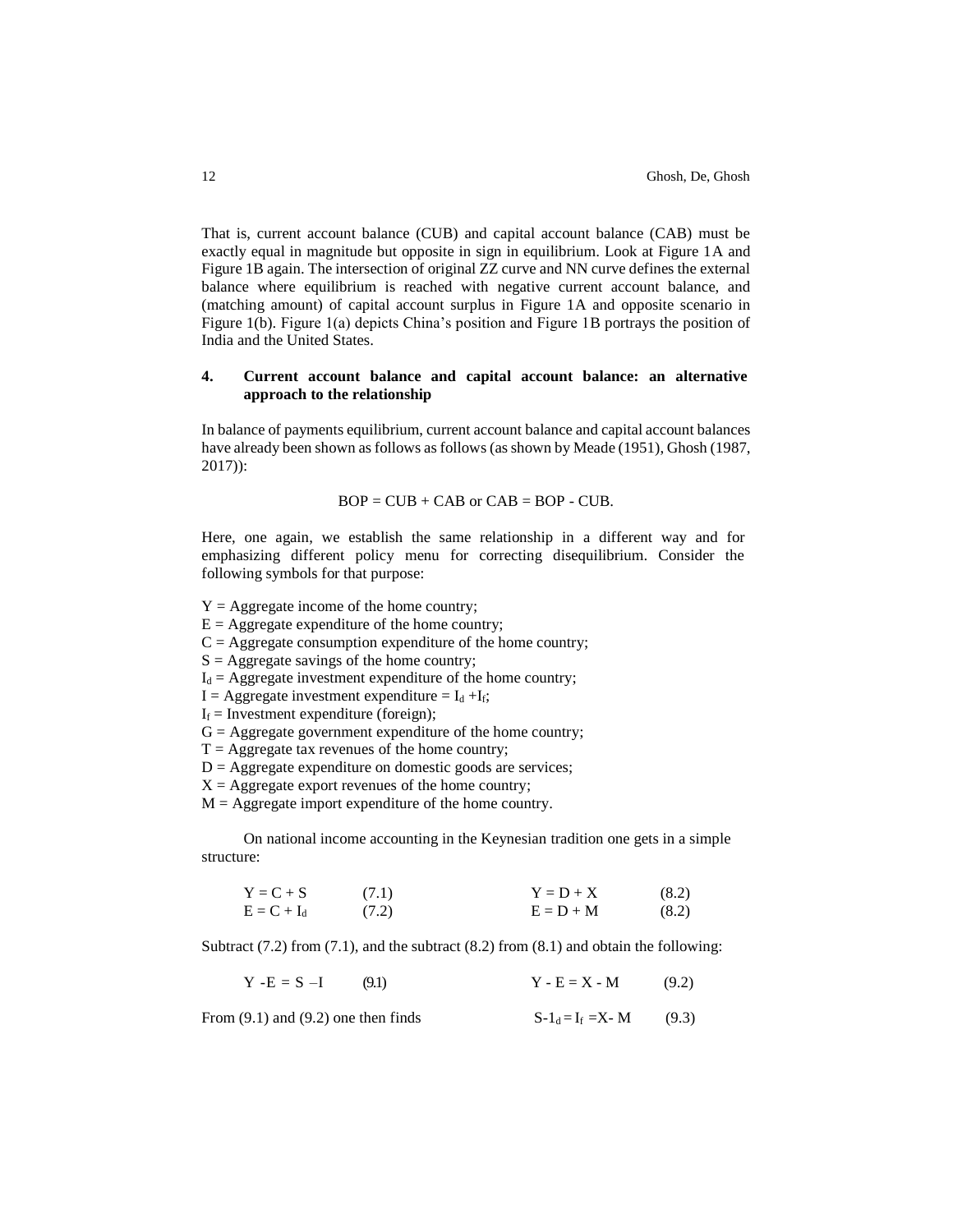In words, excess of savings over domestic investment ( $=$  foreign investment ( $I_f$ ) is equal to excess of exports over imports (that is,  $CAB = CUB$ , as noted earlier). The diagram depicted in Figure 2A represents the scenario of China, and Figures 2B and 2C exhibit basically the balances pf payments of the United States and India, respectively.



## **V. ECONOMIC DYNAMICS**

Consider equilibrium conditions in the real (goods and services) sector and equilibrium in foreign exchange sectors for any open economy, and they have been enunciated for a long stretch of time (see, Meade, 1951; Tinbergen, 1952; Mundell, 1960; Suliman *et al*., 2014). The dynamic structures are defined, respectively, as follows:

$$
\psi(e,r) = 0 \tag{10}
$$

$$
X(e,r) = 0 \tag{11}
$$

From (10) and (11), we can get the following relations:

$$
\frac{\mathrm{d}\mathbf{r}}{\mathrm{d}\mathbf{e}} \left| \Psi = 0 \right. = -\frac{\partial \Psi}{\partial \Psi} \frac{\partial \mathbf{e}}{\partial \mathbf{r}},\tag{13}
$$

which measures the slope of the internal balance curve, and

$$
\frac{\text{dr}}{\text{de}}\left|\chi=0\right. = -\frac{\partial\chi}{\partial\chi}\left(\frac{\partial\chi}{\partial r}\right),\tag{14}
$$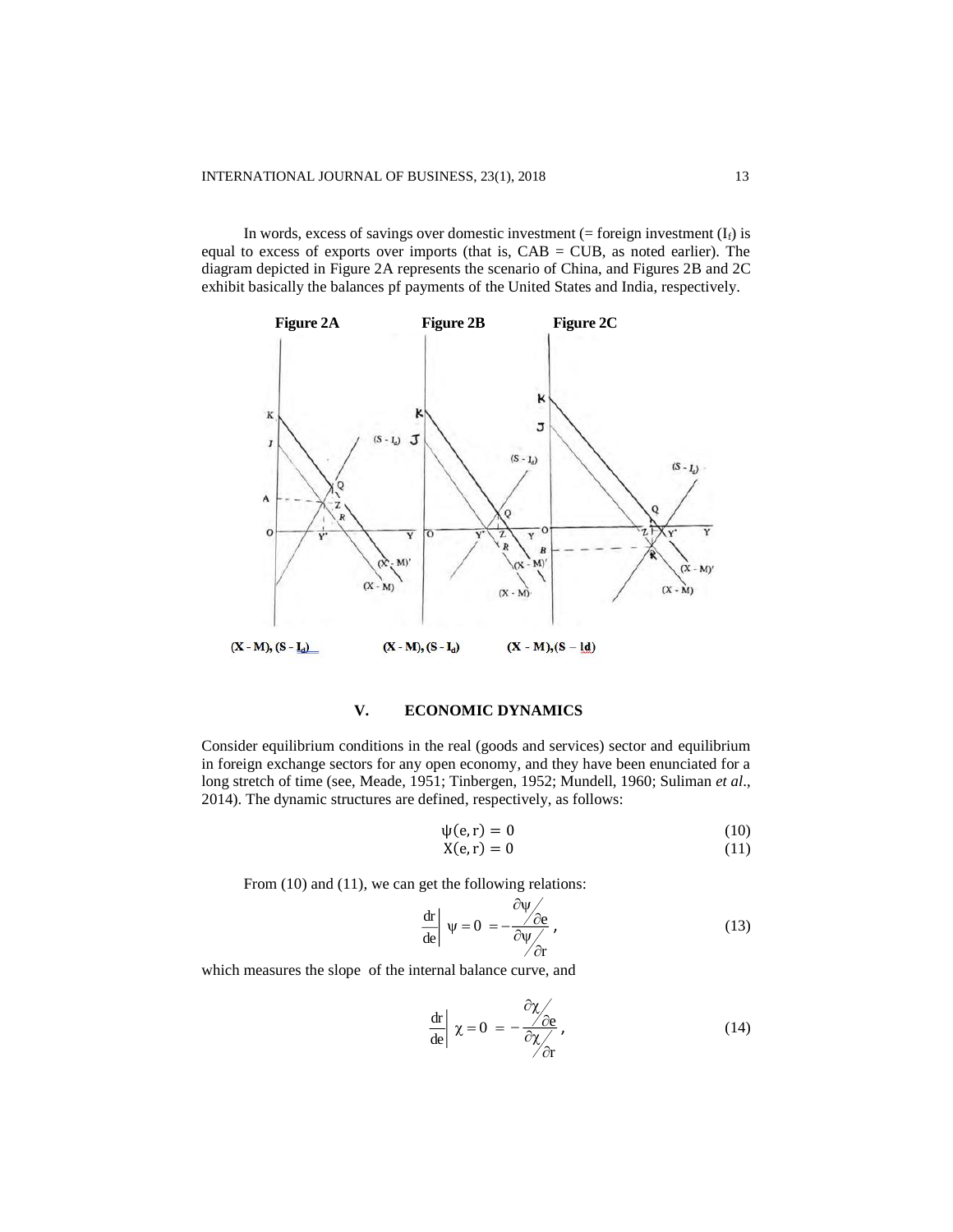which defines the slope of the external balance schedule. Since

$$
\left.\frac{\partial \psi}{\partial e}\! <\! 0,\frac{\partial \psi}{\partial r}\! <\! 0,\frac{\partial \chi}{\partial e}\! <\! 0,\frac{\partial \chi}{\partial r}\! >\! 0,
$$

It is evident that that the slope of the internal balance is negative and the slope of external balance is positive.

Let the dynamics of the exchange rate and interest rate be defined as follows:

$$
\frac{de}{dt} = \lambda \psi(e, r) \tag{15}
$$

$$
\frac{dr}{dt} = -\mu \chi(e, r) \tag{16}
$$

Taylorizing (15) and (16), one can get (17) and (18) as follows:

$$
\frac{de}{dt} = \lambda \frac{\partial \psi}{\partial e} (e - e^{*}) + \lambda \frac{\partial \psi}{\partial r} (r - r^{*})
$$
\n(17)

$$
\frac{dr}{dt} = -\mu \frac{\partial \chi}{\partial e} (e - e^*) - \mu \frac{\partial \chi}{\partial r} (r - r^*)
$$
\n(18)

The characteristic equations are then:

$$
\gamma^{2} - \gamma (\lambda \frac{\partial \psi}{\partial e} - \mu \frac{\partial \chi}{\partial r}) + \lambda \mu (\frac{\partial \psi}{\partial r} \cdot \frac{\partial \chi}{\partial e} - \frac{\partial \psi}{\partial e} \cdot \frac{\partial \chi}{\partial r}),
$$
(19)

1

and the eigen values are as follows:

$$
\gamma_1 = \frac{\lambda \frac{\partial \psi}{\partial e} - \mu \frac{\partial \chi}{\partial r} + \{(\lambda \frac{\partial \psi}{\partial e} + \mu \frac{\partial \chi}{\partial r})^2 - 4\lambda \mu \frac{\partial \psi}{\partial r} \frac{\partial \chi}{\partial e}\}^{\frac{1}{2}}{2}
$$
(20)

$$
\gamma_2 = \frac{\lambda \frac{\partial \psi}{\partial e} - \mu \frac{\partial \chi}{\partial r} - \left\{ (\lambda \frac{\partial \psi}{\partial e} + \mu \frac{\partial \chi}{\partial r})^2 - 4\lambda \mu \frac{\partial \psi}{\partial r} \frac{\partial \chi}{\partial e} \right\}^{\frac{1}{2}}{(21)}
$$

The system is centripetal asymptotically or cyclically if  $((\lambda \frac{\partial \Psi}{\partial t} + \mu \frac{\partial \chi}{\partial t})^2 - 4\lambda \mu \frac{\partial \Psi}{\partial t})^2$ 1  $\{\left(\lambda \frac{\partial \Psi}{\partial e} + \mu \frac{\partial \chi}{\partial r}\right)^2 - 4\lambda \mu \frac{\partial \Psi}{\partial r} \frac{\partial \chi}{\partial e}\}\$ дχ д  $\frac{\partial \chi}{\partial r}$ )<sup>2</sup> – 4λμ  $\frac{\partial \psi}{\partial r}$  $\frac{\partial \Psi}{\partial e} + \mu \frac{\partial \chi}{\partial r}$  $\lambda \frac{\partial \Psi}{\partial \lambda} + \mu \frac{\partial \chi}{\partial \lambda}$  2 - 4 $\lambda \mu \frac{\partial \Psi}{\partial \lambda}$   $\frac{\partial \chi}{\partial \lambda}$  is

greater than or less than 0.

Now the question is: In view of these dynamic structures of economic situations, what can we say? The answer is not obvious as continuous time series of data are not available for any of these countries. If we sketch the discrete data series, available from IMF, we can reasonably conclude that the economies are under centripetal forces, even at times some traces of opposite reactions are noticeable. The economies of China and India portray cyclical behaviors for some time lengths.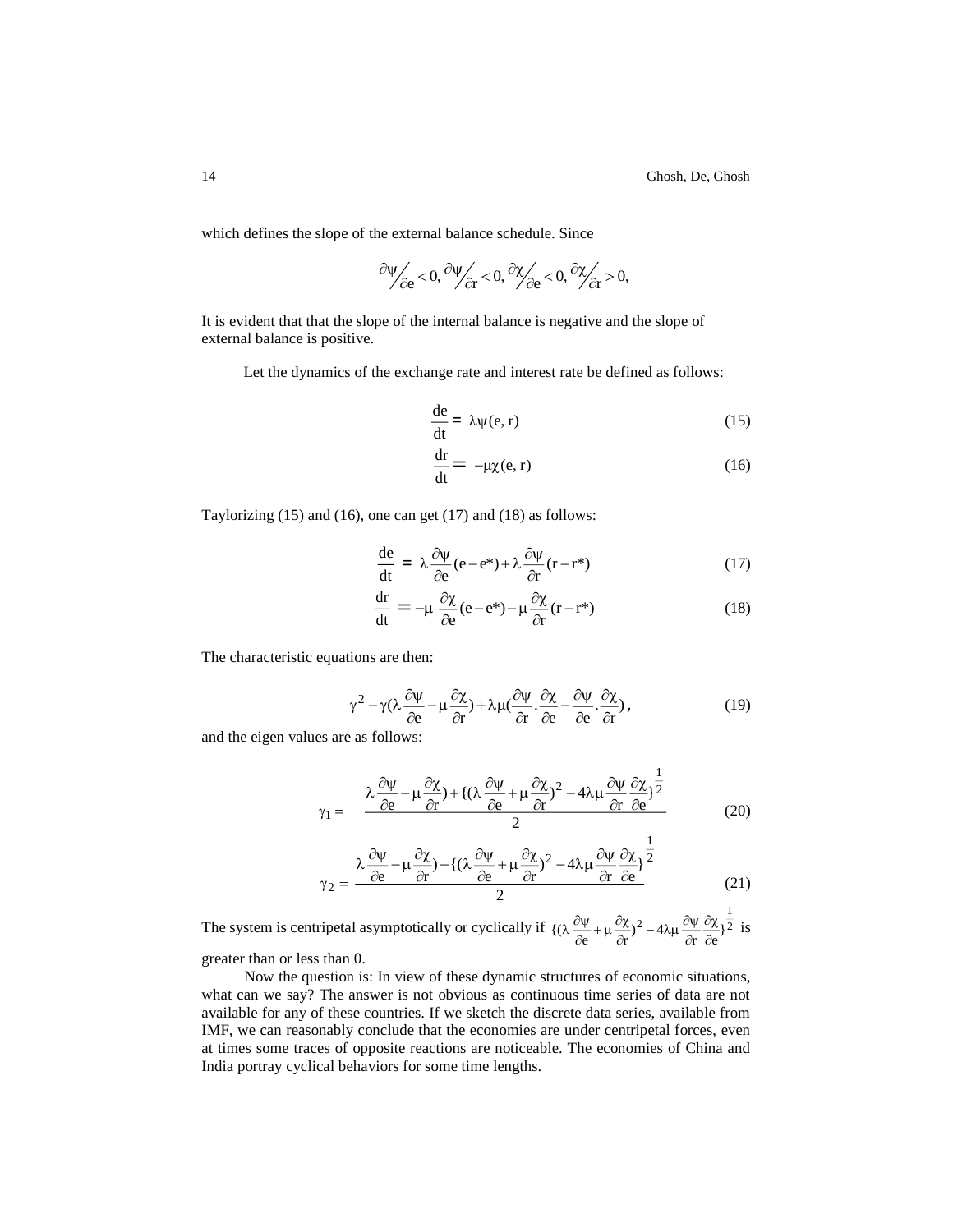#### **VI. CONCLUSION**

At the beginning of this current century there came a speculation that China and India would surpass the vibrancy and economic status of the United States, which had become the dominant economy in the world over 80 years. F. D. Roosevelt changed the structure of the global economy by its new and vigorous growth and development. International Monetary Fund and International Bank for Reconstruction and Development put permanently the U.S. economy on the front line and U.S. dollar became the vehicle currency. Klinghoffer and Ghosh (1984) delineated many attempts by a few powers to derail dollar-economy, but eventually it became irreplaceable. A few currencies came in the basket of key currencies, the latest being the Chinese yuan. Yet, as of today the trade transactions are carried through U.S. dollars. China is the second largest economy today and, for a while in the past, and India has moved further with more and more rigor (see Lin (2013), Niu, Xu, and Chen (2013), a number of IMF studies, and a series of Reserve Bank of India publications). Lu (2017) and Naughton (2007) discuss China's growth and Chinese economy quite extensively. It should be, however, noted that growth rates of GDP of both China and India are way above the growth rate of the United States. But the economic structures and political strategies are not at par with those of the United States. Regulatory burdens and income distribution patterns may ultimately overshadow the measures of growth and handicap these two emerging economies. The U.S. economy has been in political chaos under Trump Administration, and it can cause major setback. So, the overall pictures are murky, and the expectation that China and India will overtake the U.S. economy is at best weak enough.

#### **REFERENCES**

- Arize, A., J. Malindretos, and D.K. Ghosh, 2017, "Purchasing Power Parity Symmetry and Proportionality Conditions: Evidence from 116 Countries." *International Review of Economics and Finance* (Forthcoming).
- Frenkel, J.A., 1976, "A Monetary Approach to the Exchange Rate: Doctrinal Aspects and Empirical Evidence." *Scandanavian Journal of Economics*, 18, 58 -71.
- Ghosh, D.K., 2017, "Balance of Payments: An Analytical Approach." mimeo.
- Ghosh, D.K., 1987, "Some Comments on the Economics of Exchange Rate." *Asia-Pacific Economies: Promises and Challenges, Research in International Business and Finance*, 6, 86-97.
- Ghosh, D.K., A. Mulugetta, and A. Tesseman, 2000, "Doctrinal Views on Exchange Rate Determination: An Eclectic View." In *Balance of Payments Adjustment: Macro Facets of International Finance*, Edited by Arize *et al.*, Greenwood Press, Westport, CT.
- Klinghoffer, A.J, and D.K. Ghosh, 1984, *The Global Politics of Gold: Problems of International Finance and Prospects for American Policy*. World Academy Press, College Park, Maryland.
- IMF Committee on Balance of Payments Statistics, Washington, January, 29-31. United Nations Conference on Trade and Development, UNCTAD, 2012, Global Investment Trends Monitor. Global Flows of Foreign Direct Investment Exceeding Pre-Crises Levels in 2011, Despite Turmoil in the Global Economy. No. 8, January 24.